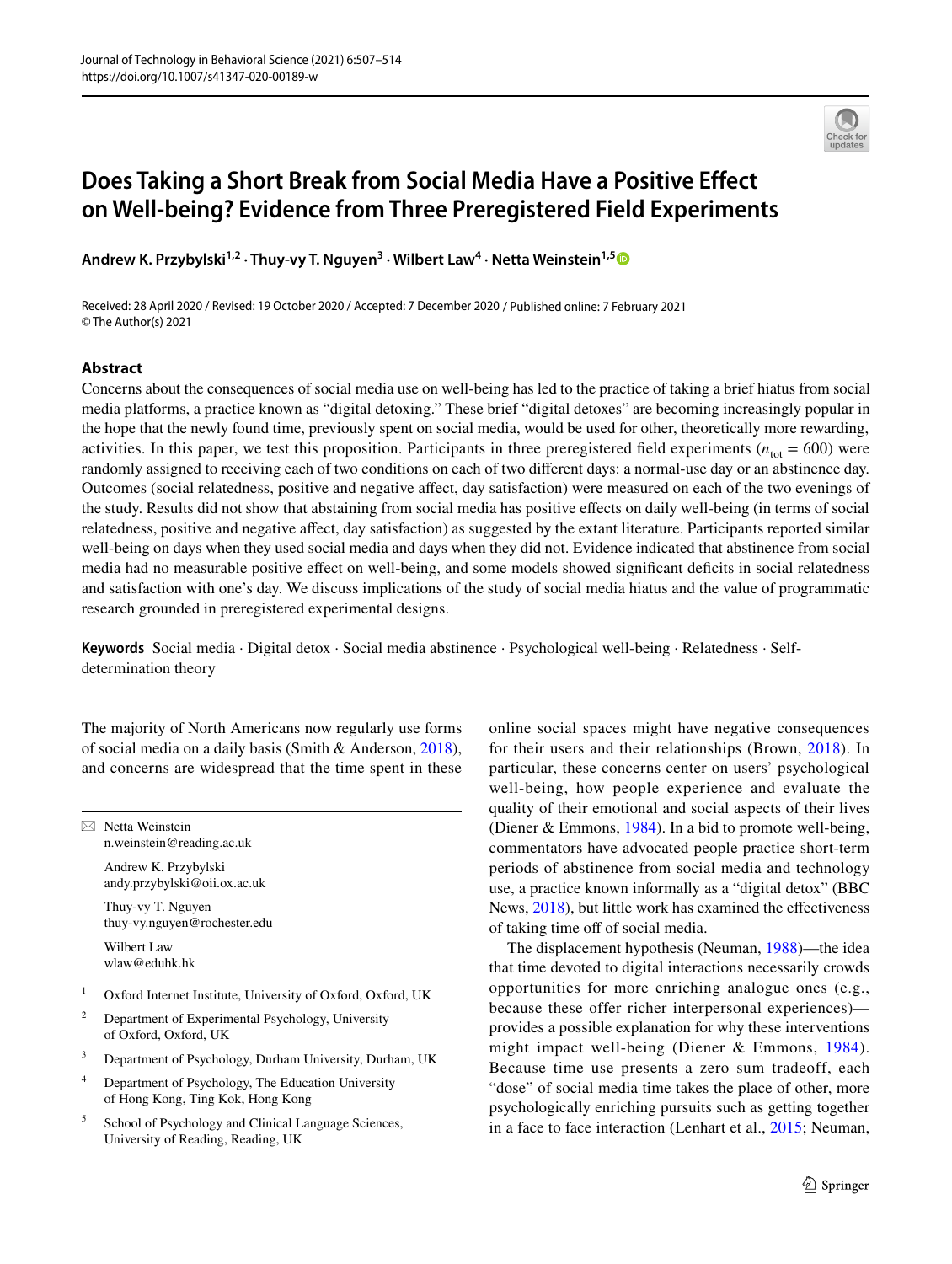[1988](#page-7-2); Powers et al., [2013](#page-7-4)). Following this line of argument to its conclusions, one could accept that social media could reduce well-being (Lenhart et al., [2015](#page-7-3)).

An intriguing and contrasting view is that rather than supplanting other, theoretically more rewarding activities, time devoted to digital interactions can *support* beneficial social functioning. Earlier studies suggest social networks might be part of the social fabric, such that disengaging from social media could reduce both support-seeking (Pew Internet Society results) and relatedness, defned as closeness and connection (Sheldon et al., [2011\)](#page-7-5). Additional evidence for this comes from survey research showing that 83% of adolescents say social media makes them feel more connected to their friends, and 68% who say they have received social support using these technologies in tough or challenging times (Lenhart et al., [2015](#page-7-3)). Taking these literatures together, there is good reason to think acute social media disengagement might have positive efects on well-being but present a detriment to relatedness. These conficting efects further complicate our understanding of the role of social media use in daily well-being, since relatedness should be key to promoting well-being at a between-person level (Deci & Ryan, [2008](#page-7-6)) and on a daily level (Reis et al., [2000](#page-7-7)).

To date, studies that test the efects of taking a hiatus from online communication have shown mixed efects (Smith & Anderson, [2018](#page-7-0)). A number of studies suggest naturally occurring increases in social media use are associated with lower psychological well-being (Kross et al., [2013;](#page-7-8) Sagioglou & Greitemeyer, [2014](#page-7-9)), and that taking a break from social media might boost affective processing (Uhls et al., [2014](#page-7-10)), but such effects are not consistently positive. Results from Internet-based experiments suggest life satisfaction and positive emotions might be higher among those who intentionally quit Facebook (Tromholt, [2016\)](#page-7-11), whereas evidence from carefully controlled experiments indicates ceasing social media use for brief periods of time can lead to reduced feelings of relatedness with others (Sheldon et al., [2011\)](#page-7-5). One recent study found life satisfaction is lower among those who reduce their social media platform use (Vanman et al., [2018](#page-7-12)), and correlational data suggest that low versus moderate rates of technology use, including social media use, are not beneficial to mental well-being (Przybylski & Weinstein, [2017a\)](#page-7-13). Thus, as this literature has developed, directly conficting fndings frequently arise in the psychological study of technology efects.

The goal of the present research was to systematically test the idea that a brief break from social media has meaningful efects on psychological well-being and relatedness, such that they can be felt by the individuals being studied. To this end, we recruited three samples of young adults from the United Kingdom (UK), the United States (US), and Hong Kong (HK), and conducted a series of within-person feld experiments. These experiments were pre-registered prior to data collection, meaning that the authors laid out their reasoning, research hypotheses, and methodological and analytic plans before conducting each of the three studies. This approach to open and reproducible research practices (Wagenmakers et al., [2012](#page-7-14)) means that many of the analyses tested are "confrmatory" in that they test a priori, registered hypotheses, whereas others are "exploratory," in that they test models that were selected after data had been collected. This strategy is important for reducing researcher degrees of freedom that lead to biased results shaped by the researcher's own worldview and personal attitudes toward the topic under study (Nosek et al., [2015\)](#page-7-15).

Our aim was to rigorously test five hypotheses concerning the effects of social media abstinence. We focused on subjective well-being (i.e., positive and negative afect, day satisfaction) based on work suggesting links between social media use and lower standing on such constructs (Kross et al., [2013;](#page-7-8) Sagioglou & Greitemeyer, [2014](#page-7-9)). Further, we examined self-esteem based on work suggesting that social media use negatively impacts self-esteem, in part because it makes upward social comparisons more salient (Valkenburg et al., [2006](#page-7-16); Vogel et al., [2014](#page-7-17)). Finally, we focused on social relatedness—feeling close and connected to others—because experimental work has suggested that social media use may *increase* relatedness (Sheldon et al., [2011](#page-7-5)). First, in line with the concerns guiding the literature, we hypothesized that young adults would report higher levels of *positive emotions* (H1), lower levels of *negative afect* (H2), higher levels of *self-esteem* (H3), and higher levels of *day satisfaction* (H4) on days that they abstain from social media use. Second, in line with motivational theory reviewed above, we expected to observe lower levels of *social relatedness* among participants on days they did not use social media platforms (H5).

# **Method**

# **Participants and Design**

Participants in all three studies were undergraduate student volunteers recruited through pools run by each of their three psychology departments where the researchers taught, and compensated with course credit (US and UK) or payment (HK, through an internal grant to W.L. from The Educational University of Hong Kong; num. 04290). A total of 248 participants were recruited in the UK, 199 participants were recruited in the US, and 203 participants were recruited in HK. The total sample sizes, those who completed both days of the study were smaller (UK,  $n = 205$ ; US,  $n = 198$ ; HK,  $n = 197$ ). These participants ranged in age from 18 to 56 years ( $M = 20.06$ ,  $SD = 4.62$ ) in the UK, from 17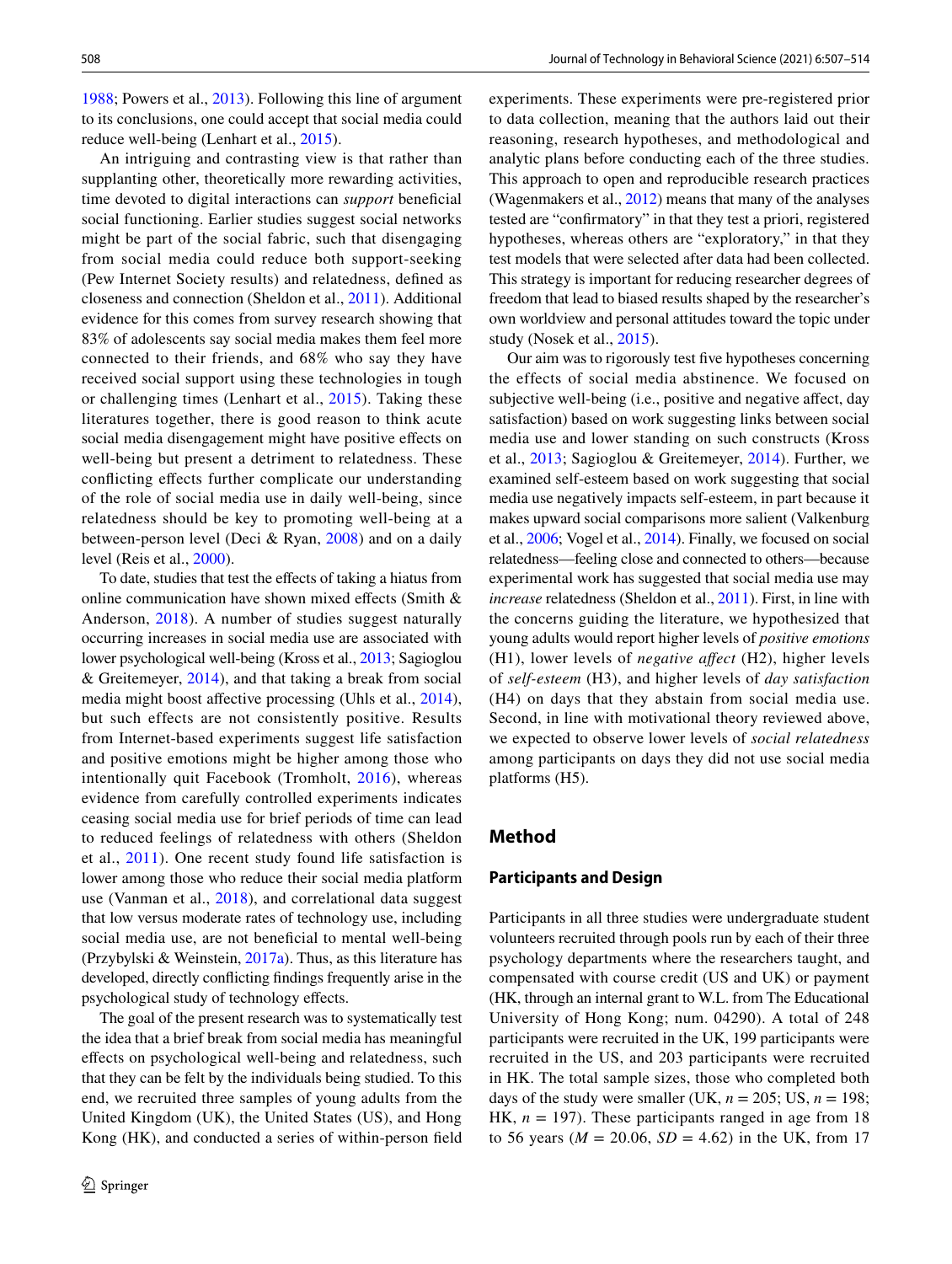to 32 years ( $M = 20.36$ ,  $SD = 1.71$ ) in the US, and 18 to 35 years (*M* = 21.13, *SD* = 2.26) in HK. Further, samples were primarily comprised of women, who made up 82.0% of the sample within the UK, 69.5% of the sample within the US, and 82.7% of the sample within HK. While some analyses focused on the subsample that completed both days of the study, the majority of preregistered analyses focused on those who fully abstained from using social media on the appropriate day. Of the UK sample, 91 individuals (44%) fully abstained as instructed, in the US, 110 individuals (56% of the sample) abstained, and in HK 96 individuals (49%) abstained as instructed.

Participants took part in a two condition randomized controlled study. However, we used a within-subjects design where all participants participated in an experimental condition (social media abstinence) and a control condition (normal use) on two consecutive days. Depending on the condition assigned to that day, participants were instructed to abstain from all social media use (abstinence days) or use social media as normal (normal use days). Instructions are available as supplemental materials (Przybylski et al., [2020](#page-7-18)). The order of condition was counterbalanced to test for carry-over efects, namely, whether exposure to one condition would afect responding to the alternate condition.

#### **Open Practices**

In line with best practices the data, code, and materials (Przybylski et al., [2020\)](#page-7-18), as well as the time-stamped preregistrations for the UK (Przybylski & Weinstein, [2017b](#page-7-19)), HK (Przybylski et al., [2018a\)](#page-7-20), and US (Przybylski et al., [2018b](#page-7-21)) studies, are available for download on the Open Science Framework.

# **Practical Significance**

Not all statistically significant results are of practical importance when it comes to technology efects, meaning they have real-world relevance (Ferguson, [2009](#page-7-22)). To speak to the practical importance of statistically signifcant fndings, researchers can understand fndings in terms of a smallest efect size of interest (SESOI), in part because digital media engagement measures are imperfect (Ellis et al., [2018](#page-7-23)). The medical literature, focused on *minimally important diferences* (MID; Miller, [1956;](#page-7-24) Norman et al., [2003\)](#page-7-25), yokes the cutoff for a meaningfully significant effect to a patient's ability to make subjective judgments about their mental health. Research indicates the MID to be equivalent to a SESOI of a Cohen's *d* of 0.50 ( $\eta^2 = 0.059$ ): the smallest diference individuals are able to reliably distinguish in pain, functioning, and mental health outcomes. The MID can, therefore, provide an empirically grounded gauge of the extent to which digital screen time has a meaningfully

signifcant efect. Alongside making a convention-based judgment based on  $p < 0.05$  of whether the effect of screen time has a meaningfully signifcant efect, we can use MID cutofs to calculate the point at which abstinence from social media could be said to have meaningfully signifcant efects on well-being; we interpret both in the current study.

### **Sensitivity Analysis**

In the study preregistration, we set the target-adhering sample size for all three experiments  $(n = 102)$  on the basis of an a priori power analyses aiming for high sensitivity  $(\alpha = 0.05, 1-\beta = 0.99)$  for a relatively small effect ( $\eta^2 = 0.05$ ), but although we only fully met this sample size in the US, we achieved an acceptable minimum observed power level at 95% within each country. We further specifed in the preregistration that we would collect up to 350 participants for each experiment to ensure we would have power to detect the MID. In line with the confrmatory hypothesis testing detailed in the results section we interpreted smaller, though statistically signifcant efects, as falling below this sensitivity threshold. Given the expectation was conservative and the size attained demonstrated acceptable power, we do not anticipate results would have changed had we achieved it.

### **Measures**

#### **Criterion Variables—Psychological Well‑Being**

**Positive and Negative Affect.** The Positive Affect Negative Afect Schedule (Watson & Clark, [1999](#page-7-26)) asked participants to rate 20 emotion adjectives, e.g., "interested" and "distressed," with respect to how they felt that day using a scale that ranged from  $1 =$  "very slightly or not at all" to  $5 =$  "extremely". Positive affect showed high reliability for participants in the UK (control day,  $\alpha = 0.88$ ; abstain day,  $\alpha = 0.88$ ), US (control day,  $\alpha = 0.88$ ; abstain day,  $\alpha = 0.91$ ), and HK samples (control day,  $\alpha = 0.87$ ; abstain day,  $\alpha = 0.89$ ). Negative affect scores were also computed for participants in the UK (control day,  $\alpha = 0.87$ ; abstain day,  $\alpha = 0.88$ ), US (control day,  $\alpha = 0.88$ ; abstain day,  $\alpha = 0.87$ ), and HK (control day,  $\alpha = 0.92$ ; abstain day,  $\alpha$  = 0.91) samples. For this and other surveys, materials were translated to Chinese by an expert fuent in both Chinese and English.

**Self-Esteem.** A 10-item version of the Rosenburg Self-Esteem scale (Rosenberg, [1979\)](#page-7-27) asked participants to rate ten items, e.g., "On the whole, I am satisfed with myself" using a 4-point scale that ranged from  $1 =$  "Strongly Disagree" to 4 = "Strongly Agree." Self-esteem scores were computed for participants in the UK (control day,  $\alpha = 0.91$ ; abstain day,  $\alpha = 0.90$ ), US (control day,  $\alpha = 0.91$ ; abstain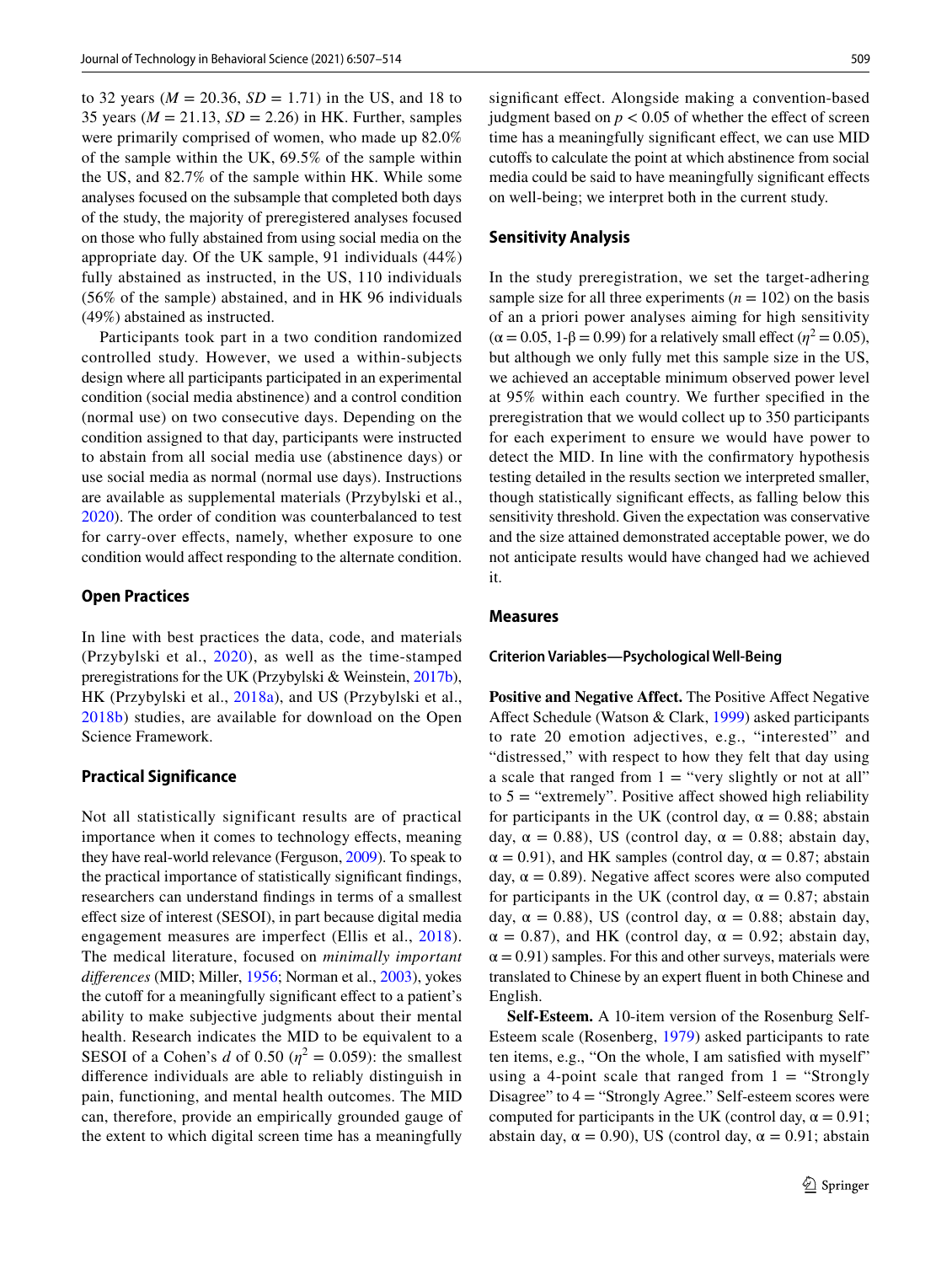day,  $\alpha = 0.91$ ), and HK samples (control day,  $\alpha = 0.86$ ; abstain day,  $\alpha = 0.84$ ).

**Day Satisfaction.** Since we were examining social media use efects at the within-person level, we focused on day satisfaction in the place of life satisfaction as this could vary within persons as a function of daily experiences (e.g., Sagioglou & Greitemeyer, [2014](#page-7-9)). This single-item measure asked participants: "In general, how good or bad was today?" using a scale that ranged from  $1 =$  "Very Bad" to  $7 =$  "Very Good." Individual satisfaction scores based on this response were considered for participants in all countries. This brief method for assessing satisfaction produces similar results to multi-item measures in past research (Cheung & Lucas, [2014](#page-7-28)).

**Relatedness Need Satisfaction.** Participants were asked to rate three items based on the relatedness satisfaction subscale of the basic psychological needs scale (Chen et al., [2015\)](#page-6-2). These items were also used to test the efects of social media use in previous research (Sheldon et al., [2011](#page-7-5)). Items included "I felt close and connected with other people who are important to me" with respect to "How much do you agree with these statements with respect to how you have felt TODAY?, and participants responded using an agreement scale that ranged from  $1 =$  "not at all true" to  $9 =$  "very true." Relatedness scores were computed for participants in the UK (control day,  $\alpha = 0.90$ ; abstain day,  $\alpha = 0.89$ ), US (control day,  $\alpha = 0.89$ ; abstain day,  $\alpha = 0.92$ ), and HK samples (control day,  $\alpha = 0.93$ ; abstain day,  $\alpha = 0.94$ ).

#### **Explanatory Variable—Social Media Abstinence**

The explanatory variable in these studies was an experimental manipulation of social media abstinence. All participants were randomly assigned to either abstain from social media use on their frst day of participation in the study or on the second day of the study. Thus, the experiment comprises two within-subject conditions.

**Social Media Use as a Manipulation Check.** At the end of each day, participants were asked if they had used one of ten social media platforms as well as three other communication forms: face-to-face time, telephones, and emails. In Hong Kong, participants were also asked whether they had engaged each of four other social media platforms (WeChat, QQ, Weibo, Line) which are used in HK but not in the US or UK. Participants were provided with an option of responding that they had or had not used each of these separately. If selecting they had used a particular form of communication, they were in a following page prompted to respond about the frequency of use with a scale ranging from 1 (*infrequently*) to 5 (*frequently*). Overall use was computed in terms of frequency multiplied by the unique number of these social media platforms which we preregistered we

would target. Use scores ranged from 0 to 27 in the UK, 0–33 in the US, and 0–32 in HK in typical use days, and on abstinence days, they still showed a high range (though not as high) of  $0-15$  in the UK,  $0-12$  in the US, and 0–19 in HK. Unrelated to our preregistered analyses but considered later in exploratory analyses, we also asked using the same 1–5 scale how much faceto-face (across days, UK:  $M = 4.24$ ,  $SD = 0.94$ ; US: *M* = 4.09, *SD* = 1.05; HK: *M* = 3.58, *SD* = 1.13), email (across days, UK: *M* = 2.72, *SD* = 1.18; US: *M* = 3.28,  $SD = 1.11$ ; HK:  $M = 2.58$ ,  $SD = 1.11$ ), and telephone conversations (across days, UK:  $M = 2.20$ ,  $SD = 1.10$ ; US:  $M = 2.09$ ,  $SD = 1.00$ ; HK:  $M = 1.98$ ,  $SD = 0.97$ ) people had on the day.

### **Results**

#### **Data, Materials, and Analytic Strategy**

All study materials, preregistrations, and data are available for download using the Open Science Framework. There were two noteworthy deviations from our analysis plans. The first concerned the theoretical basis for using the MID as our SESOI. We truncated the MID value in our preregistration document when converting from Cohen's  $d$  to  $\eta^2$ . This resulted in our using the value of  $\eta^2 = 0.05$  instead of  $\eta^2 = 0.059$ . We conducted our analyses with both thresholds, and although the results remain unchanged throughout, we present our analyses using the  $\eta^2 = 0.059$  threshold. The second deviation concerned final sample sizes; those who completed both days of the study and followed instructions to abstain on one of those days. Two of these samples were somewhat smaller (UK  $n = 92$ , HK  $n = 96$ ) than the target size we set in our preregistrations  $(n = 102)$ , whereas the third met the target sample for fully abstaining participants (US  $n = 110$ ).

### **Preliminary Analyses**

Preliminary analysis of participants compiling both days of the studies indicated they found it difficult to give up social media use for a single day. In the UK, 44.8% followed instructions and were included, and adherence rates were 55.3% for US participants and 48.7% for HK participants. Overall, the weighted compliance rate, the total sample divided by the final sample size with the study instructions, was 49.5%. In line with our analysis plan, two sets of preliminary analyses were conducted to test for order effects and data missing not at random. These are available as supplementary documents (Przybylski et al., [2020](#page-7-18)).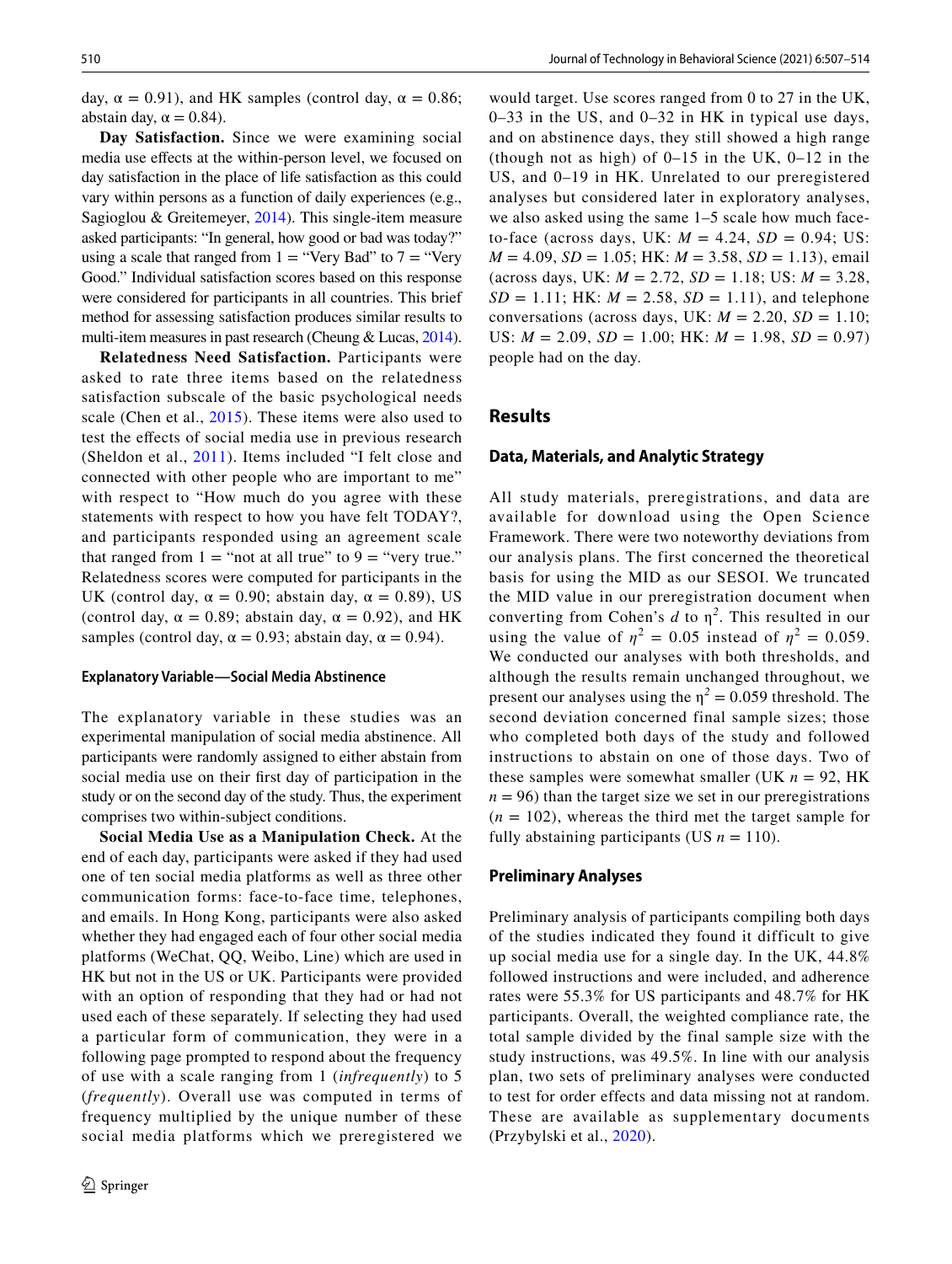<span id="page-4-0"></span>**Table 1** Main effects, unadjusted, of condition on each of five outcomes tested

| Sample         | Outcome          | Control Day |           |           | Abstinence day |           |           | Main effect    |                  |         |
|----------------|------------------|-------------|-----------|-----------|----------------|-----------|-----------|----------------|------------------|---------|
|                |                  | M(SD)       | LL 95% CI | UL 95% CI | M(SD)          | LL 95% CI | UL 95% CI | $\overline{F}$ | $\boldsymbol{p}$ | $n_p^2$ |
| UK $(n = 91)$  | Positive affect  | 2.72(0.81)  | 2.55      | 2.89      | 2.70(0.75)     | 2.54      | 2.86      | 0.09           | 0.77             | 0.001   |
|                | Negative affect  | 1.65(0.63)  | 1.52      | 1.78      | 1.73(0.69)     | 1.59      | 1.88      | 1.44           | 0.23             | 0.02    |
|                | Self-esteem      | 2.96(0.51)  | 2.85      | 3.06      | 2.92(0.53)     | 2.81      | 3.03      | 1.44           | 0.23             | 0.02    |
|                | Day satisfaction | 4.91 (1.34) | 4.62      | 5.19      | 4.41 (1.34)    | 4.13      | 4.70      | 8.71           | 0.004            | 0.09    |
|                | Relatedness      | 6.46(1.76)  | 6.09      | 6.83      | 5.95 (1.65)    | 5.61      | 6.30      | 5.61           | 0.02             | 0.06    |
| US $(n = 110)$ | Positive affect  | 2.90(0.77)  | 2.76      | 3.05      | 2.88(0.87)     | 2.71      | 3.04      | 0.12           | 0.73             | 0.001   |
|                | Negative affect  | 1.72(0.67)  | 1.60      | 1.85      | 1.71(0.67)     | 1.58      | 1.84      | 0.04           | 0.83             | 0.00    |
|                | Self-esteem      | 3.14(0.55)  | 3.04      | 3.25      | 3.17(0.57)     | 3.07      | 3.28      | 1.05           | 0.31             | 0.01    |
|                | Day satisfaction | 4.91(1.10)  | 4.70      | 5.12      | 4.78(1.20)     | 4.55      | 5.01      | 0.93           | 0.34             | 0.01    |
|                | Relatedness      | 6.59(1.51)  | 6.30      | 6.87      | 6.10(1.79)     | 5.77      | 6.44      | 8.54           | 0.004            | 0.07    |
| $HK (n = 96)$  | Positive affect  | 2.71(0.76)  | 2.55      | 2.86      | 2.59(0.80)     | 2.43      | 2.75      | 1.65           | 0.20             | 0.02    |
|                | Negative affect  | 1.77(0.76)  | 1.61      | 1.92      | 1.98(0.76)     | 1.83      | 2.14      | 6.41           | 0.01             | 0.06    |
|                | Self-esteem      | 2.94(0.40)  | 2.86      | 3.02      | 2.89(0.41)     | 2.81      | 2.97      | 2.57           | 0.11             | 0.03    |
|                | Day satisfaction | 5.01(1.13)  | 4.78      | 5.24      | 4.28(1.29)     | 4.02      | 4.55      | 20.23          | 0.001            | 0.18    |
|                | Relatedness      | 6.21(1.39)  | 5.93      | 6.49      | 5.33 (1.94)    | 4.94      | 5.73      | 15.99          | 0.001            | 0.14    |

### **Confirmatory Analyses**

**Effects of Social Media Abstinence on Positive Affect (Hypothesis 1).** In line with the preregistered analysis plan, a pair of analyses tested the idea that acute abstinence from social media would be associated with higher levels of positive affect. Table [1](#page-4-0) presents an overview of the results of unadjusted models and corresponding means for each country. Results from the frst, a repeated-measures ANOVA, indicated no signifcant diferences in positive affect levels in the UK sample  $(F(1, 89) = 0.09, p = 0.77,$  $\eta_{\text{g}}^2 = 0.001$ ), in the US sample,  $(F(1, 109) = 0.12, p = 0.73,$  $\eta_{\rm g}^2$  = 0.001), or in the HK sample (*F*(1, 95) = 1.65, *p* = 0.20,  $\eta_p^2 = 0.017$ ). Results from the second planned analysis, an ANCOVA model holding variability in participant age and gender constant, was also non-signifcant in the UK (*F*(1,  $(87) = 0.001, p = 0.98, \eta_p^2 = 0.00$ , US  $(F(1, 107) = 0.69,$  $p = 0.41$ ,  $\eta_p^2 = 0.006$ ), and HK (*F*(1, 93) = 0.13, *p* = 0.72,  $\eta_p^2 = 0.001$ . From this, we conclude the first hypothesis was not supported.

**Effects of Social Media Abstinence on Negative Affect (Hypothesis 2).** Following the approach used for positive affect, repeated-measures ANOVAs were used to test the idea that those abstaining from social media use would report lower levels of negative afect. Results from a repeated-measures ANOVA indicated no signifcant diferences in negative afect levels in the UK  $(F(1, 89) = 1.44, p = 0.23, \eta_p^2 = 0.016)$  and the US (*F*(1, 109) = 0.04,  $p = 0.83$ ,  $\eta_p^2 = 0.000$ ) samples, although higher negative afect was in evidence in the HK sample on abstinence days ( $F(1, 95) = 6.41$ ,  $p = 0.01$ ,  $\eta_p^2 = 0.063$ ). Results from the second test, an ANCOVA model holding variability in participant age and gender constant, was also non-significant in the UK  $(F(1, 87) = 1.37, p = 0.25,$  $\eta_p^2 = 0.015$ , or US (*F*(1, 107) = 1.28, *p* = 0.26,  $\eta_p^2 = 0.012$ ), and no longer significant in HK ( $F(1, 93) = 2.74$ ,  $p = 0.10$ ,  $\eta_p^2$  = 0.029). From this, we conclude the second hypothesis was not supported.

**Efects of Social Media Abstinence on Self-esteem (Hypothesis 3).** To examine the efects of abstinence on self-esteem, ANOVA and ANCOVA models were used to test the prediction that levels of self-esteem would be higher on days that participants abstained from social medial. Results from a repeated-measures ANOVA indicated no signifcant diferences in self-esteem in the UK  $(F(1, 89) = 1.44, p = 0.23, \eta_p^2 = 0.016)$ , US  $(F(1, 89))$  $109$ ) = 1.05,  $p = 0.31$ ,  $\eta_p^2 = 0.01$ ), or HK ( $F(1, 95) = 2.57$ ,  $p = 0.11$ ,  $\eta_p^2 = 0.026$ ) samples. Results from an ANCOVA model holding variability in participant age and gender constant was also non-significant in these countries: UK  $(F(1, 87) = 0.24, p = 0.63, \eta_p^2 = 0.003)$ , US  $(F(1, 87))$  $107$ ) = 1.81,  $p = 0.18$ ,  $\eta_p^2 = 0.017$ , HK ( $F(1, 93) = 1.11$ ,  $p = 0.29$ ,  $n_p^2 = 0.012$ ). From this, we conclude that the third hypothesis was not supported.

**Effects of Social Media Abstinence on Day Satisfaction (Hypothesis 4).** We also tested the relationship between social media abstinence and day satisfaction as a more proximal measure of the day's experience. Contrary to what was expected, we found lower day satisfaction on abstinence days in the UK  $(F(1, 86) = 8.71, p = 0.004,$  $\eta_{\text{g}}^2 = 0.092$ ), and HK (*F*(1, 94) = 20.23, *p* < 0.001,  $\eta_p^2 = 0.177$ ), but this was not significant in the US (*F*(1,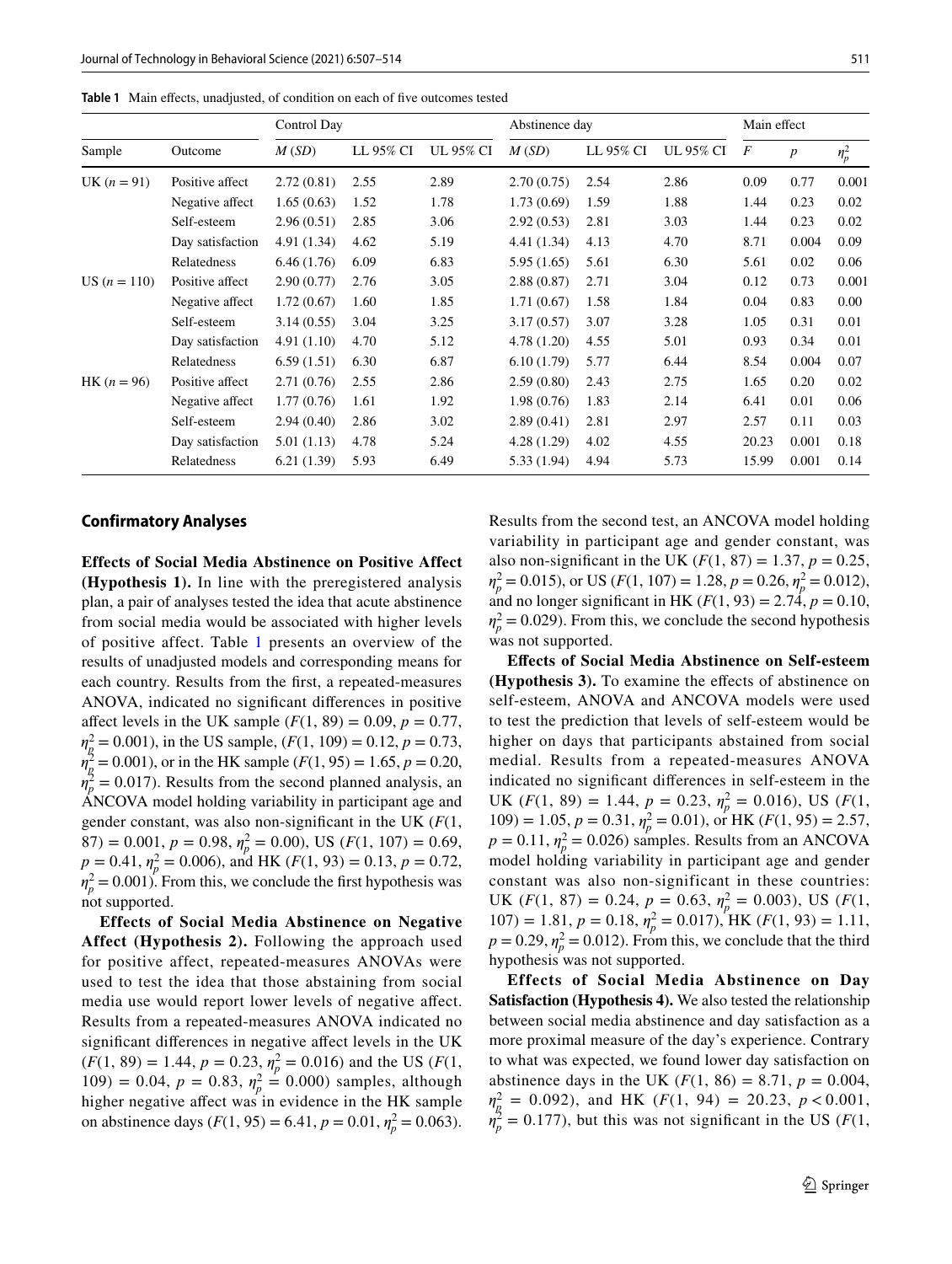$108$  = 0.93,  $p = 0.34$ ,  $\eta_p^2 = 0.009$ ). Results from the second model controlling for age and gender showed that this effect became non-significant in the UK  $(F(1, 84) = 0.11$ ,  $p = 0.74$ ,  $\eta_p^2 = 0.001$ ), and HK (*F*(1, 92) = 0.29, *p* = 0.59,  $m_p^2 = 0.003$ , and remained non-significant in the US (*F*(1,  $106$  = 0.37,  $p = 0.55$ ,  $\eta_p^2 = 0.003$ ). From this, we conclude the fourth hypothesis was not supported.

**Effects of Social Media Abstinence on Relatedness (Hypothesis 5).** We also tested the relationship between social media abstinence and relatedness. In line with expectations and findings by Sheldon et al. ([2011\)](#page-7-5), we found lower day relatedness on abstinence days in the UK  $(F(1, 89) = 5.61, p = 0.02, \eta_p^2 = 0.059)$ , US  $(F(1, 89))$ 109) = 8.54,  $p = 0.004$ ,  $\eta_p^2 = 0.073$ , and HK (*F*(1, 95) = 15.99,  $p < 0.001$ ,  $\eta_p^2 = 0.144$ ). Yet, when controlling for age and gender, this effect became non-significant in the UK ( $F(1, 87) = 0.001$ ,  $p = 0.97$ ,  $\eta_p^2 = 0.00$ ), US  $(F(1, 107) = 0.41, p = 0.52, \eta_p^2 = 0.004)$ , and HK  $(F(1, 107))$  $(93) = 1.63, p = 0.21, \eta_p^2 = 0.017$ . From this, we conclude that the hypothesis was partially supported: in models that did not hold constant variability linked to individual differences in gender and age, participants in all three countries showed statistically significantly lower levels of social relatedness. In the UK and HK samples, this effect was in excess of the MID. These differences were not in evidence when we included controls in the model.

### **Exploratory Analyses**

**How Does Typical Engagement with Social Media on a Day Relate to Well-being on that Day?** Exploratory analyses were conducted by combining data from all countries. The combined sample  $(n = 600)$  included participants who completed both days of the study, including those who followed instructions to abstain and those who did not. Pearson correlations were used to explore the basic relations between social media use on a typical use day and our outcome measures on that day. Findings showed that on a typical use day, more social media use related to more negative afect,  $r = 0.09$ ,  $p = 0.03$ , but also more day satisfaction,  $r = 0.10$ ,  $p = 0.02$ , and relatedness,  $r = 0.10$ ,  $p = 0.01$  (there were no relations with positive affect,  $r = 0.06$ ,  $p = 0.16$ , or selfesteem,  $r = 0.02$ ,  $p = 0.69$ ), but none of these effects were above the MID threshold, and these small correlations may refect background statistical noise in the data.

**How Does Abstinence Influence More Traditional Forms of Communication?** If the displacement hypothesis (Neuman, [1988](#page-7-2)) is correct, we might expect to see an increase in face-to-face time engagement on a day when participants eliminate their social media use. Alternatively, we may see that individuals engage in other forms of communications to replace connections typically made through social media. A secondary set of exploratory analyses was aimed at testing the displacement hypothesis, and the possibility that other, but less rewarding forms of engagement would replace social media use. Only participants who followed instructions to abstain were considered following practices for primary analyses. Condition efects were in evidence, *F*(1,  $296$  = 29.36,  $p < 0.001$ ,  $\eta_p^2 = 0.090$  but went counter to displacement hypothesis expectations: participants engaged in *less* face-to-face interaction on abstinence days  $(M = 2.73)$ ,  $SD = 2.03$ ) as compared to the typical use days ( $M = 3.32$ ,  $SD = 1.73$ ). Further, condition effects were apparent for phone use,  $F(1, 296) = 46.85$ ,  $p < 0.001$ ,  $\eta_p^2 = 0.137$ , and as was the case for face-to-face interactions, we found that participants engaged in *less* phone calls on abstinence days  $(M = 0.93, SD = 1.21)$  as compared to the typical use days  $(M = 1.52, SD = 1.31)$ . Finally, a condition effect was present predicting frequency of email use,  $F(1, 296) = 192.59$ ,  $p < 0.001$ ,  $\eta_p^2 = 0.39$ , and once again participants engaged in *less* emails on abstinence days ( $M = 1.76$ ,  $SD = 1.54$ ) as compared to the typical use days ( $M = 3.09$ ,  $SD = 1.32$ ).

# **Discussion**

The idea that we can signifcantly improve our psychological well-being by taking a short break from social media is a view many hold. In this study, we aimed to directly test the extent to which abstaining from social media has a substantive and measurable positive impact on the ways people feel. Across three preregistered feld experiments we did not fnd compelling evidence that this intuition is, in fact, true. Instead, we derived a number of more interesting fndings which inform both our understanding of the practice of "digital detox" as well as the growing literature concerned with studying its effectiveness.

Contrary to our expectations based on literature linking lower social media use with higher well-being (Kross et al., [2013](#page-7-8)), we did not fnd any evidence that abstaining from social media for one day had signifcant positive impacts on psychological well-being. Stopping social media for one day—a form of "digital detox"—did not have a measurable impact on positive affect, negative affect, self-esteem, or participants' satisfaction with their day in our pre-registered analyses. When abstinence *did* have an efect—that is, in analyses unadjusted for controls, "digital detox" was found to *decrease* well-being. This pattern was most clear in the case of day satisfaction, the outcome which asked most directly about participants' quality of life on the day. We did observe partial support for one of our hypotheses—a fnding frst reported by Sheldon and colleagues [\(2011](#page-7-5)), which indicated that suspending Facebook use was associated with lower levels of relatedness need satisfaction. Data from all three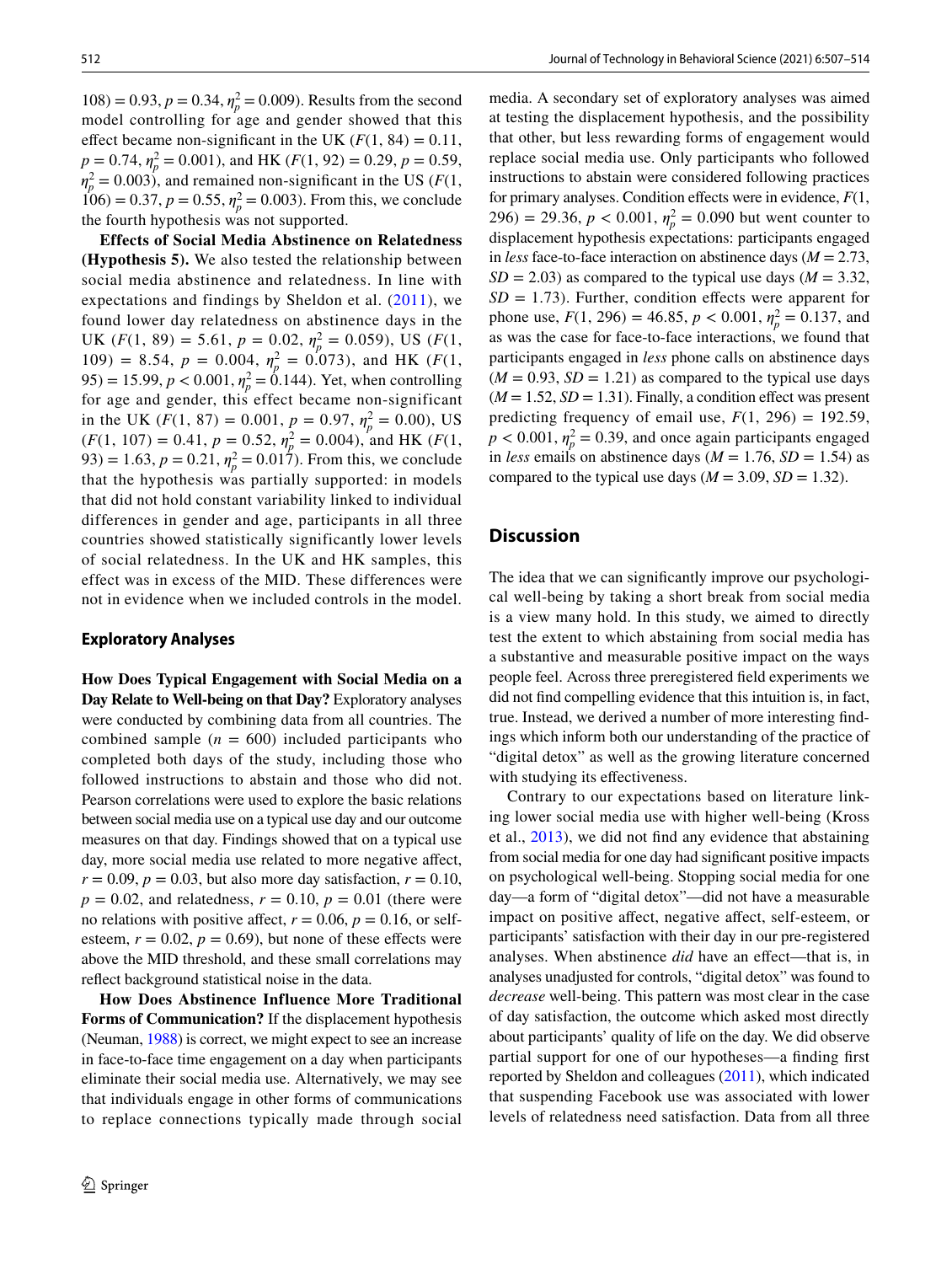experiments indicated that participants reported their levels of social relatedness were both significantly (i.e.,  $p < 0.05$ ) and meaningfully (i.e.,  $\eta^2 > 0.059$ ) lower on days they successfully cut themselves off from social media. That said, it is noteworthy these effects were no longer in evidence when we held variability in gender constant. This result inspired a number of exploratory analyses.

In addition, based on the displacement hypothesis and the subsequent literature, we expected that in the absence of social media mediums for interactions, individuals would use other (and perhaps richer) forms of communication. In an exploratory analysis we tested the expectation that individuals would report more varied forms of communications during social media abstinence days. Again, interestingly, we found that participants reported signifcantly *lower* levels of face-to-face, voice, and email interactions on days they abstained from social media. That is, participants did not replace social media time, often thought of as time better spent in other ways, with other forms of socializing. Said diferently, this set of results suggests the displacement account provides a poor ft for predicting what people will do when they forgo digital opportunities. Analogue and digital modes of socializing may be as inseparable as qualitative researchers have long argued (Jurgenson, [2011\)](#page-7-29).

# **Limitations and Avenues for Future Research**

The present study presents a number of limitations which continued research should address to deepen our understanding of social media efects. First, our sample recruited was slightly smaller than we had aimed for, and the sample recruited found it difficult to give up social media, even for a brief period of time. We observed sufficient power in our final 'adhering' subsamples and drew conclusions from multiple samples, yet we must be cautious in interpreting efects in these studies and others facing similar challenges. Observational studies suggest 40% of adults balk at the prospect of giving up social media (Smith & Anderson,  $2018$ ), and the fact that only half ( $n = 297$ ) of the 600 participants recruited across three feld experiments and three countries complied with the protocol speaks to the reality of this challenge. Perhaps more worryingly, because many studies examining abstinence interventions do not report their noncompliance rates (e.g., Tromholt, [2016\)](#page-7-11), it is possible that this methodological challenge is not being taken seriously enough by interested researchers. Although it might seem like common sense, this fnding underlines the importance of quality control checks in feld experiments and avoiding incentivizing participants to deceive researchers regarding their technology use**.**

Second, the time scope of these experiments was necessarily narrow as we were concerned about participant compliance and retention. The short-term effects observed in our studies might not generalize to longer periods of social media abstinence. Arguably, individuals may become increasingly creative in their pursuit of social interactions when faced with prolonged withdrawal from social media and over time would fnd richer social pursuits. Third, in these studies, we as experimenters used random assignment to determine when participants were instructed to either use or abstain from using social media. Personal motivation likely plays a large role in the decision to try social media abstinence, and research investigating personal autonomy choosing to "detox"—should be conducted. Third, as a matter of experimental design, we determined which social media platforms participants were asked not to use on abstinence days. These manipulations might not map well onto real world settings if people opt for graded exposure, using some platforms but not others, for brief periods of time. Experimental studies conducted with cooperation from social media platforms are needed to tease apart how specifc social affordances and unique patterns of engagement shape user emotions and psychological well-being.

**Funding** AKP was supported by grants from the Huo Family Foundation and the Economic and Social Research Council (ES/ T008709/1) and data collection by WL was supported by an internal grant provided by The Education University of Hong Kong (04290). The funders had no role in study design, data collection and analysis, decision to publish, or preparation of the manuscript and the authors declare no conficts of interest.

**Open Access** This article is licensed under a Creative Commons Attribution 4.0 International License, which permits use, sharing, adaptation, distribution and reproduction in any medium or format, as long as you give appropriate credit to the original author(s) and the source, provide a link to the Creative Commons licence, and indicate if changes were made. The images or other third party material in this article are included in the article's Creative Commons licence, unless indicated otherwise in a credit line to the material. If material is not included in the article's Creative Commons licence and your intended use is not permitted by statutory regulation or exceeds the permitted use, you will need to obtain permission directly from the copyright holder. To view a copy of this licence, visit [http://creativecommons.](http://creativecommons.org/licenses/by/4.0/) [org/licenses/by/4.0/.](http://creativecommons.org/licenses/by/4.0/)

# **References**

- <span id="page-6-1"></span>BBC News. (2018). *Would you log off social media for a month?* Retrieved from<https://www.bbc.com/news/uk-44980893>
- <span id="page-6-0"></span>Brown, J. (2018). Is social media bad for you? The evidence and the unknowns. Retrieved June 18, 2018 [http://www.bbc.com/future/](http://www.bbc.com/future/story/20180104-is-social-media-bad-for-you-the-evidence-and-the-unknowns) [story/20180104-is-social-media-bad-for-you-the-evidence-and](http://www.bbc.com/future/story/20180104-is-social-media-bad-for-you-the-evidence-and-the-unknowns)[the-unknowns](http://www.bbc.com/future/story/20180104-is-social-media-bad-for-you-the-evidence-and-the-unknowns)
- <span id="page-6-2"></span>Chen, B., Vansteenkiste, M., Beyers, W., Boone, L., Deci, E. L., Van der Kaap-Deeder, J., & Verstuyf, J. (2015). Basic psychological need satisfaction, need frustration, and need strength across four cultures. *Motivation and Emotion, 39*(2), 216–236. [https://doi.](https://doi.org/10.1007/s11031-014-9450-1) [org/10.1007/s11031-014-9450-1.](https://doi.org/10.1007/s11031-014-9450-1)